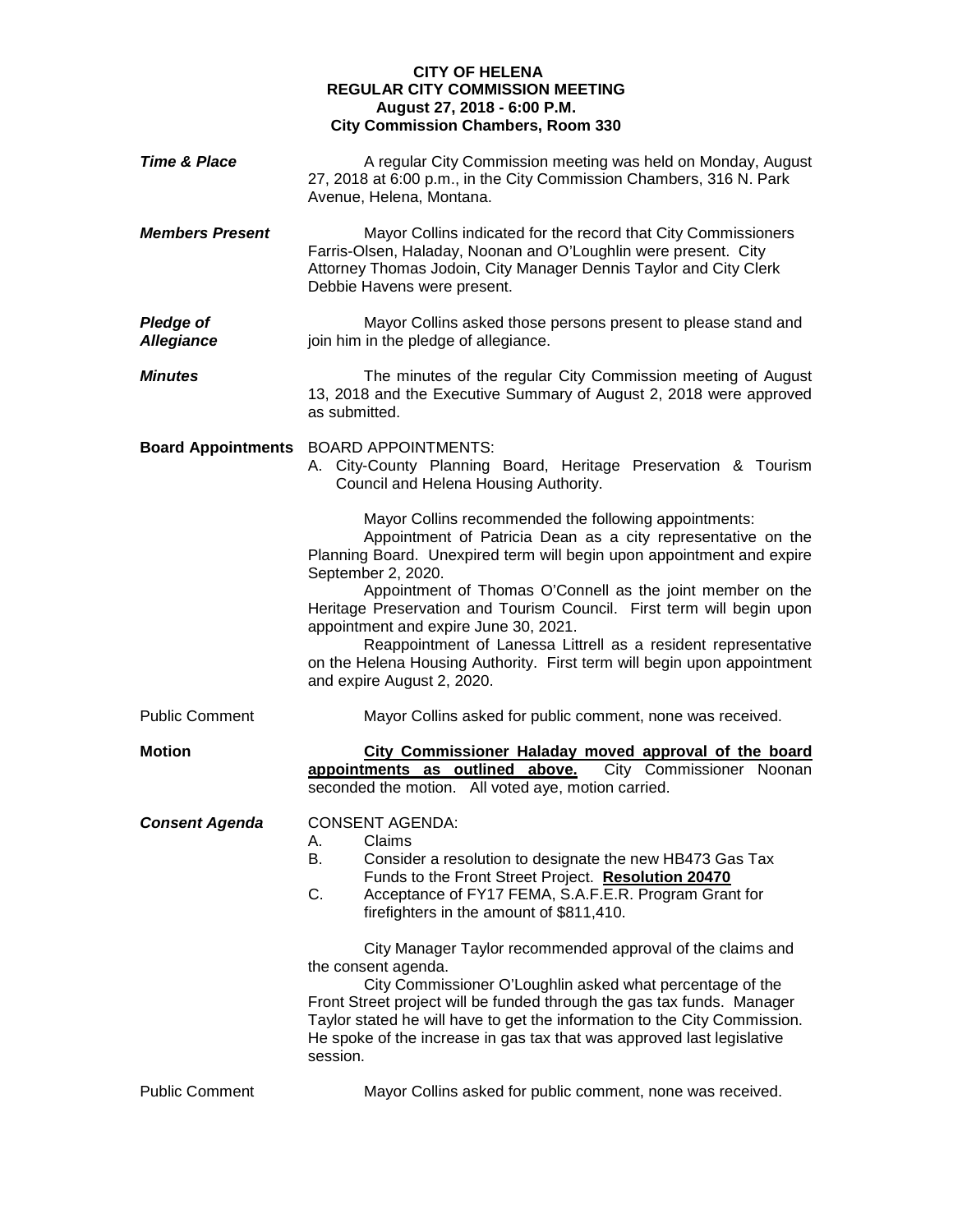| <b>Motion</b>                                           | City Commissioner O'Loughlin moved approval of Items A -<br>C on the consent agenda. City Commissioner Haladay seconded the<br>motion. All voted aye, motion carried.                                                                                                                                                                                                                                                                                                                                                                                                                                                                                                                                                                                                                                                                                                                                                                                                                                                                                                                                                                                                                                     |
|---------------------------------------------------------|-----------------------------------------------------------------------------------------------------------------------------------------------------------------------------------------------------------------------------------------------------------------------------------------------------------------------------------------------------------------------------------------------------------------------------------------------------------------------------------------------------------------------------------------------------------------------------------------------------------------------------------------------------------------------------------------------------------------------------------------------------------------------------------------------------------------------------------------------------------------------------------------------------------------------------------------------------------------------------------------------------------------------------------------------------------------------------------------------------------------------------------------------------------------------------------------------------------|
| <b>Communications</b><br><b>From City Commissioners</b> | COMMUNICATIONS/PROPOSALS FROM CITY COMMISSIONERS<br>City Commissioner Noonan recognized nine new<br>firefighters have been hired and thanked everyone involved in writing the<br>SAFER grant. Mayor Collins echoed the comments.<br>City Commissioner Haladay referenced a draft letter he is<br>recommending be sent to the Helena-Lewis & Clark National Forest.<br>City Commissioners Farris-Olsen, Noonan and O'Loughlin<br>concurred to send the letter. Mayor Collins will review the letter and let<br>the City Commission know of his concurrence by Friday, August 31 <sup>st</sup> .                                                                                                                                                                                                                                                                                                                                                                                                                                                                                                                                                                                                            |
| <b>Report of the City</b><br><b>Attorney</b>            | REPORT OF THE CITY ATTORNEY<br>City Attorney Jodoin spoke on the request for the City of Helena<br>to file an Amicus Curiae Brief from the Montana Environmental<br>Information Center and Sierra Club v. Montana Department of<br>Environmental Quality and Western Energy Company.<br>Attorney Jodoin noted the brief is due September 9 and his office<br>is not able to handle the request and there is not time to hire outside<br>counsel. He does not believe this could be accomplished prior to the<br>deadline.<br>City Commissioner Haladay noted he received a call today<br>stating the Montana Environmental Information Center is no longer<br>interested in pursuing their request. He asked staff to follow-up and<br>report back to the City Commission.                                                                                                                                                                                                                                                                                                                                                                                                                                |
| <b>Report of the City</b><br><b>Manager</b>             | REPORT OF THE CITY MANAGER<br>City Manager Taylor reminded the Commission tour on August<br>$29^{th}$ at 2:00 p.m.                                                                                                                                                                                                                                                                                                                                                                                                                                                                                                                                                                                                                                                                                                                                                                                                                                                                                                                                                                                                                                                                                        |
| <b>Report from the</b><br><b>Helena Citizens</b>        | REPORT FROM THE HELENA CITIZENS COUNCIL<br>No report given.                                                                                                                                                                                                                                                                                                                                                                                                                                                                                                                                                                                                                                                                                                                                                                                                                                                                                                                                                                                                                                                                                                                                               |
| <b>Regular Items</b>                                    | CONSIDER A RESOLUTION PROVIDING FOR THE ANNUAL<br>А.<br>TAX LEVY IN MILLS FOR THE FISCAL YEAR BEGINNING<br>JULY 1, 2018 AND ENDING JUNE 30, 2019.                                                                                                                                                                                                                                                                                                                                                                                                                                                                                                                                                                                                                                                                                                                                                                                                                                                                                                                                                                                                                                                         |
| <b>Staff Report</b>                                     | Budget Manager Libbi Lovshin reported the City is required by<br>7-6-4036, MCA to fix the tax levy by the later of the 1 <sup>st</sup> Thursday in<br>September (9/6/18) or within 30 calendar days after receiving certified<br>taxable values. Certified taxable values were dated August 2, 2018.<br>September 1, 2018 is 30 days after receipt of certified taxable values.<br>Therefore the later tax levy deadline is September 6, 2018. Newly<br>taxable property growth was 2.55% last year and is 3.24% this year.<br>Under 2-9-212, MCA, Group Health Insurance tax levies may<br>include annual increases for insurance premiums and are not subject to<br>the general purpose mill levy calculation limitations provided for in 15-10-<br>420, MCA. The FY 2019 budget provides for \$1,900,031, or 28.08 mills,<br>to be levied for group health insurance premiums for tax year 2018 for<br>FY 2019, which includes \$70,074 for a premium increase as allowed<br>under 2-9-212, MCA; 7.94 mills for the General Obligation Debt 2008 GO<br>Parks & Rec; 126.46 mills for the Limited General Levy and 7.25 mills for<br>the Fire Department Supplemental Levy for a total of 169.73 mills. |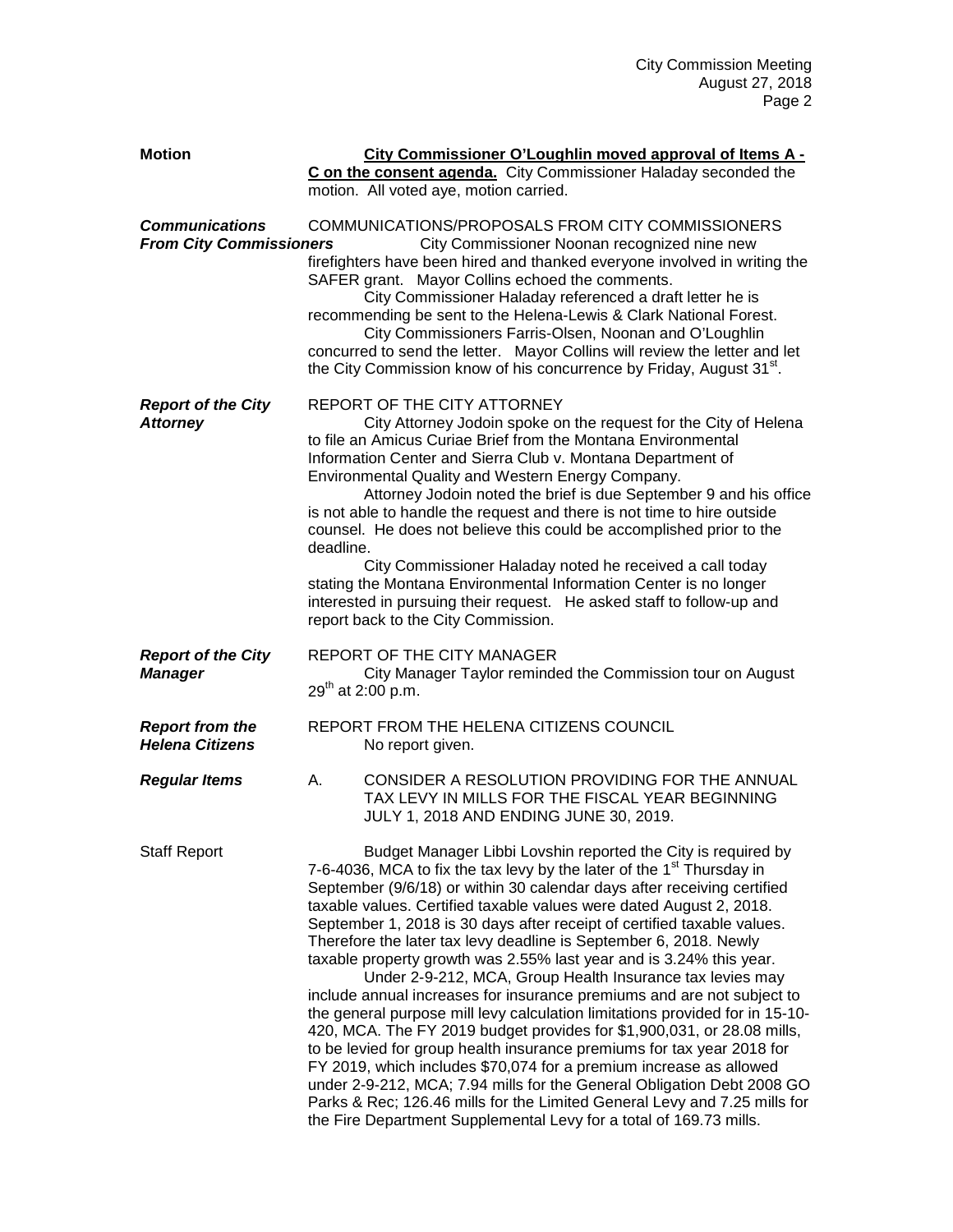The FY 2019 budget provides for the full authorized tax levy to be levied. Budget Manager Lovshin recommended approval of the resolution providing for the annual tax levy in mills for the fiscal year beginning July 1, 2028 and ending June 30, 2019. Public Comment Mayor Collins called for public comment, none was received. **Motion City Commissioner O'Loughlin moved approval of a resolution providing for the annual tax levy in mills for the fiscal year beginning July 1, 2028 and ending June 30, 2019, with the Fire Department Supplemental Levy to be 7.25 mills and the total mills be 169.73 mills.** City Commissioner Haladay seconded the motion. All voted aye, motion carried. **Resolution 20471** B. CONSIDER A RESOLUTION OF INTENTION TO ANNEX AND INCORPORATE WITHIN THE BOUNDARIES OF THE CITY OF HELENA THE WHOLLY SURROUNDED AREA EAST OF GRANITE STREET, SOUTH OF HIGHWAY 12 WEST AND GENERALLY WEST OF THE EXISTING CITY LIMITS AND THE ANNEXATION PLAN FOR THE AREA. Staff Report Director Haugen reported on December 19, 2016, the City Commission passed a Resolution 20324 annexing contiguous government property, that being portions of Granite Avenue, Cannon Street, and Hiawatha Street into the City of Helena, Montana**.** The main purpose of the annexation was to accommodate the installation of city water and/or wastewater into those streets to better serve and develop the area. This installation was done as part of the implementation of the Westside Infrastructure Plan. At the July 11, 2018, city staff reviewed the Annexation Plan for Extension of Services developed in conjunction with the consideration of the annexation of the wholly surrounded properties. On July 16, 2018, the Helena Commission approved final passage of an ordinance prezoning this property to R-2 (Residential); R-O (Residential Office); and B-2 (Commercial) zoning districts, a requirement prior to annexation. The subject properties for this annexation are designated as "Mixed Use" and "Urban" on the future land use map in the 2011 Growth Policy. The Growth Policy also identifies the Westside as an area that should be a focus of the City's annexation efforts. This property is also located within the Urban Services boundary and those areas have been given a priority for consideration of annexation and the extension of city services. A portion of the land being considered under this annexation is the area that will be benefited from the infrastructure project funded in part by the TSEP grant recently awarded to the City. A service plan has been prepared to assist the City Commission in determining whether the City is able to provide city services. In addition to the current sewer services, municipal police protection, fire protection, street maintenance, and other municipal services to the property to be annexed on substantially the same basis and in the same manner as such services are provided within the rest of the municipality. That service plan is being considered for adoption as part of the resolution of Intent actions. For the city of Helena to consider annexation of property under

Montana Code Annotated § 7-2-4501, Annexation of Wholly Surrounded Land, the land to be annexed must be surrounded by the municipality. In this instance the entire area to be annexed is wholly surrounded on all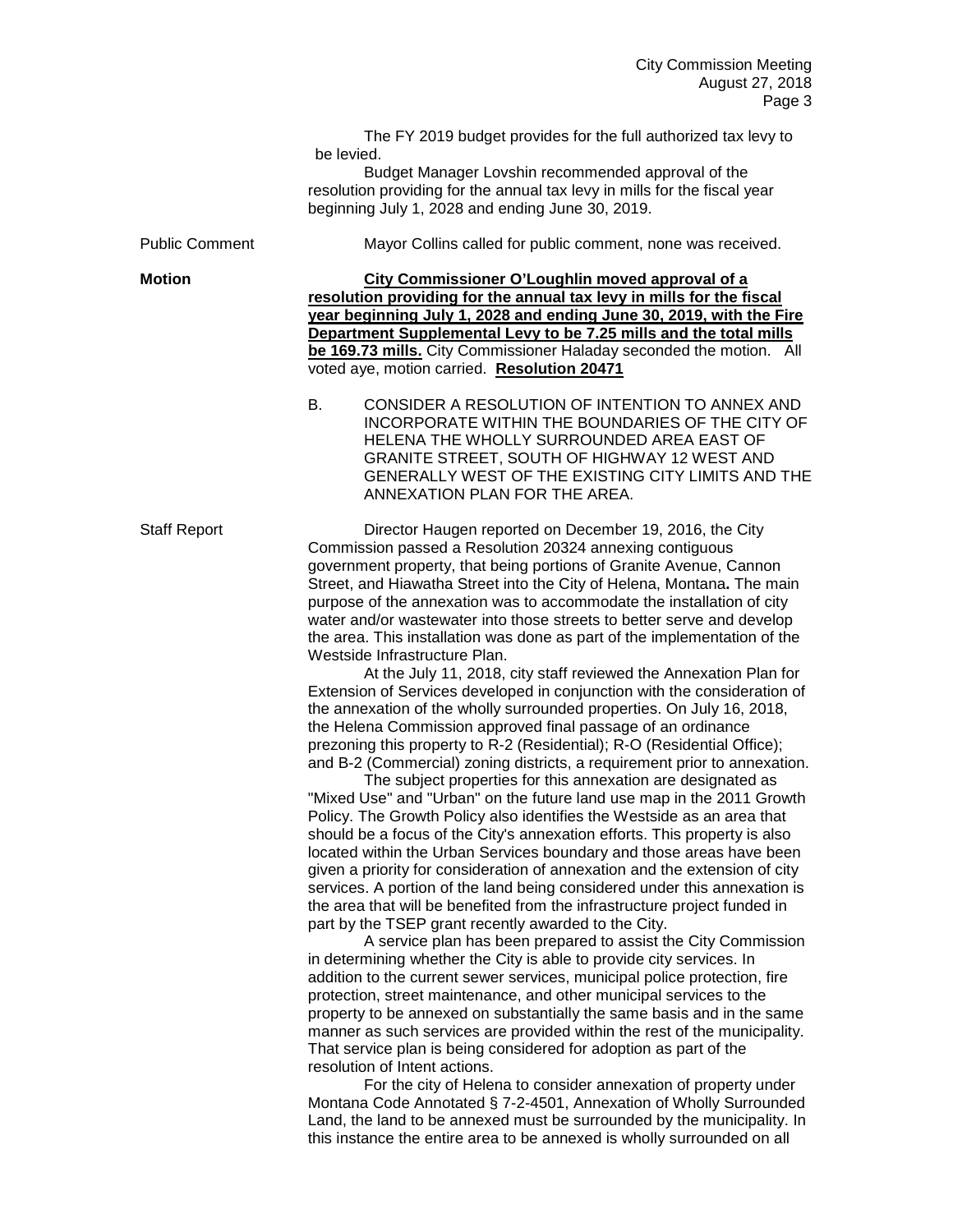sides by the city of Helena. Also, according to § 7-2-4502, there is not a protest provision available to the property owners. Once intention to annex is established, the City must give notice to the registered voters in the affected area as well as publish a notice. In addition to all of the registered voters in the proposed area, the affected property owners will also be notified after the adoption of the resolution of intention to annex. The City will take written comments for a period of 20 days after first publication of the notice to the voters and the property owners within the affected area. After the 20-day notification period expires, the City Commission will hold a public hearing and consider the adoption of a resolution approving the annexation. It is proposed that the annexation will have an effective date of December 1, 2018.

The purpose of the project is to gain approval of a resolution of intention to annex the wholly surrounded property east of Granite, as described in the resolution, and to set a public hearing date to consider the annexation of the same.

The annexation of this property would be consistent with the intent of the designation of the Urban Standards boundary in the 2011 Growth Policy and would allow for a more efficient manner of providing water and wastewater services to areas not currently served by the City. It would allow for more infill development by making currently vacant properties be served in a more effective manner with regard to these services. It would help to eliminate some septic systems in the area and would limit the need for others in the Helena area as a whole.

The annexation of this property would provide land for development in more efficient urban pattern and provide an opportunity to more effectively manage the infrastructure and systems and transportation network in the area. It would also provide the opportunity and space for the development of housing that could be developed in a denser pattern than would be developed when relying on septic tanks and wells.

The current property owners will see changes in their taxing structure and the assessment that they will be required to pay.

Director Haugen recommended approval of a resolution of intention to annex the wholly surrounded area east of Granite Street as legally described in the attached resolution, approve the Annexation Plan for Extension of Services for the area, and set a public hearing date for September 24, 2018.

| <b>Public Comment</b>  | Mayor Collins called for public comment. None was received.                                                                                                                                                                                                                                                                                                                                                                           |
|------------------------|---------------------------------------------------------------------------------------------------------------------------------------------------------------------------------------------------------------------------------------------------------------------------------------------------------------------------------------------------------------------------------------------------------------------------------------|
| <b>Motion</b>          | City Commissioner Noonan moved approval of a resolution<br>of intention to annex the wholly surrounded area east of Granite<br>Street as legally described in the attached resolution, approve the<br>Annexation Plan for Extension of Services for the area, and set a<br>public hearing date for September 24, 2018. City Commissioner<br>O'Loughlin seconded the motion. All voted aye, motion carried.<br><b>Resolution 20472</b> |
| <b>Public Hearings</b> | PUBLIC HEARINGS:<br>CONSIDER A RESOLUTION CREATING A TOURISM<br>A.<br><b>BUSINESS IMPROVEMENT DISTRICT FOR THE PURPOSE</b><br>OF PROMOTING TOURISM WITHIN THE CITY OF HELENA,<br>MONTANA.                                                                                                                                                                                                                                             |
| <b>Staff Report</b>    | Budget Manager Lovshin reported the City created the Tourism<br>Business Improvement District (TBID) in April 2009. TBID's have a life of                                                                                                                                                                                                                                                                                             |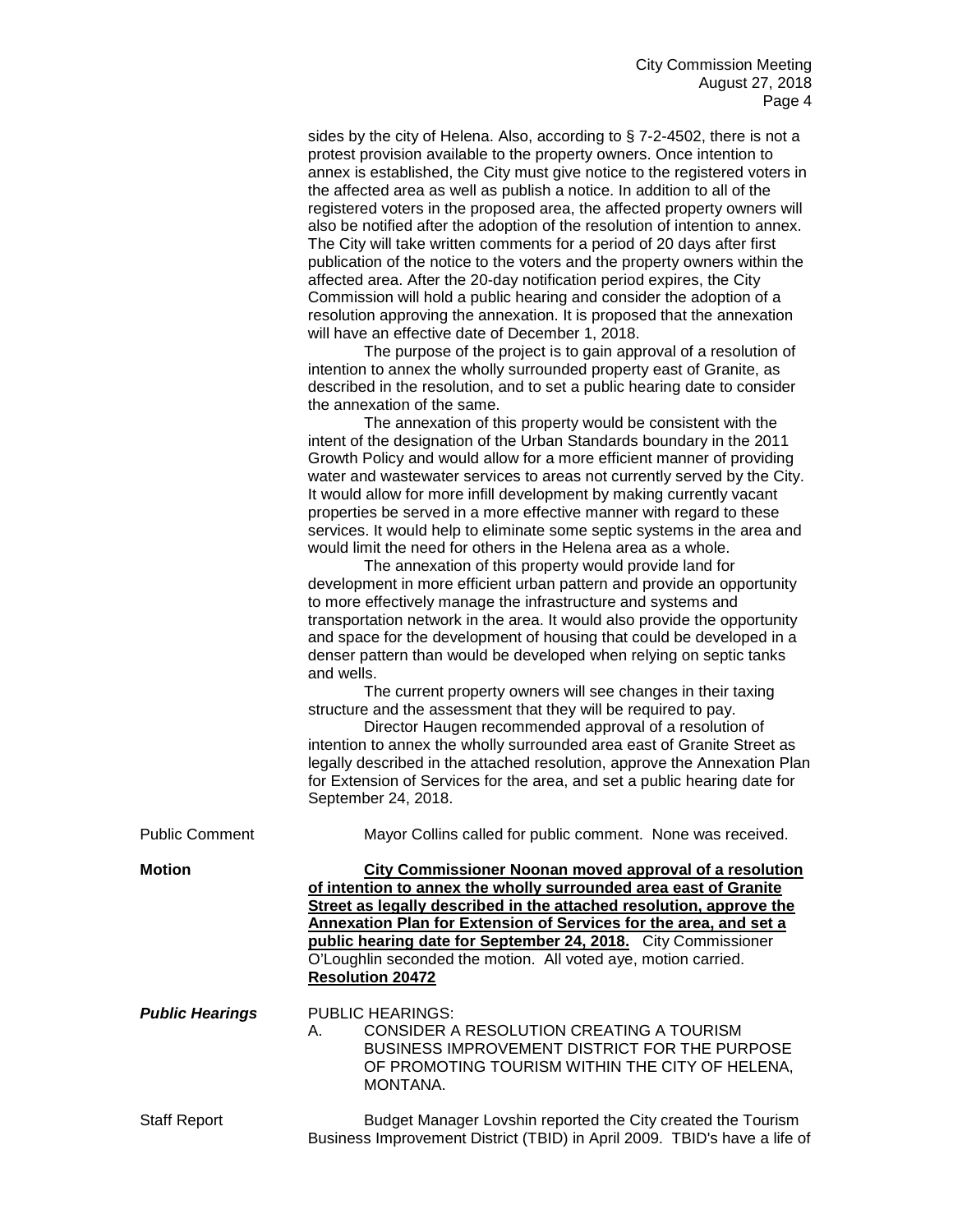10 years according to State law. There is not a specific renewal option in State law, but the TBID may be recreated for another 10 years at the will of the City Commission.

State law requires we receive petitions from owners of at least 50% of the total square foot of the district. The TBID staff collected petitions equal to 90.2% of the total square foot of the district as shown in Exhibit A.

The current TBID expires April 20, 2019. Staff wanted to recreate the TBID prior to assessments being put on the tax rolls this tax year to ensure the May 2019 payments could be collected and remitted to a legal entity. For instance, if the hotels protested out the recreation of the district we feel we would have to collect the funds assessed and due May 30th and return them as the current TBID would end in April.

Staff advertised twice and mailed notice to all hotels within the City limits that are not in an area zoned primarily residential. The hotels could submit protests if they did not want it created. There are three protest categories that can allow for the district to fail for at least one year. We could not receive protests from more than 50% of the owners, owners of more than 50% of the taxable value, or owners that pay more than 50% of the estimated assessments. We did not receive any protests.

Budget Manger Lovshin recommended approval of a resolution to create a Tourism Business Improvement District for the purpose of promoting tourism within the City of Helena, Montana.

Public Testimony Mayor Collins declared the public portion of the hearing open and called for any public testimony.

> TBID Board Chair Jim Tucker spoke in support of the resolution to re-create the TBID for another ten years. .

There being no further public testimony, Mayor Collins closed the public portion of the hearing.

**Motion City Commissioner Haladay moved approval of a resolution to create a Tourism Business Improvement District for the purpose of promoting tourism within the City of Helena, Montana.** City Commissioner Farris-Olsen seconded the motion. All voted aye, motion carried. **Resolution 20473**

- B. CONSIDER A RESOLUTION APPROVING THE WORK PLAN AND BUDGET FOR THE BUSINESS IMPROVEMENT DISTRICT (BID) AND LEVYING AN ASSESSMENT ON ALL PROPERTY WITHIN THE DISTRICT FOR FISCAL YEAR 2019. **Resolution 20474**
- C. CONSIDER A RESOLUTION APPROVING THE WORK PLAN AND BUDGET FOR THE TOURISM BUSINESS IMPROVEMENT DISTRICT (TBID) AND LEVYING AN ASSESSMENT ON ALL PROPERTY WITHIN THE DISTRICT FOR FISCAL YEAR 2019. **Resolution 20475**
- D. CONSIDER A RESOLUTION SETTING RATES FOR ALL CUSTOMERS OF THE CITY OF HELENA WATER SYSTEM. **Resolution 20476**
- **E.** CONSIDER A RESOLUTION SETTING RATES FOR ALL CUSTOMERS OF THE CITY OF HELENA WASTEWATER SYSTEM. **Resolution 20477**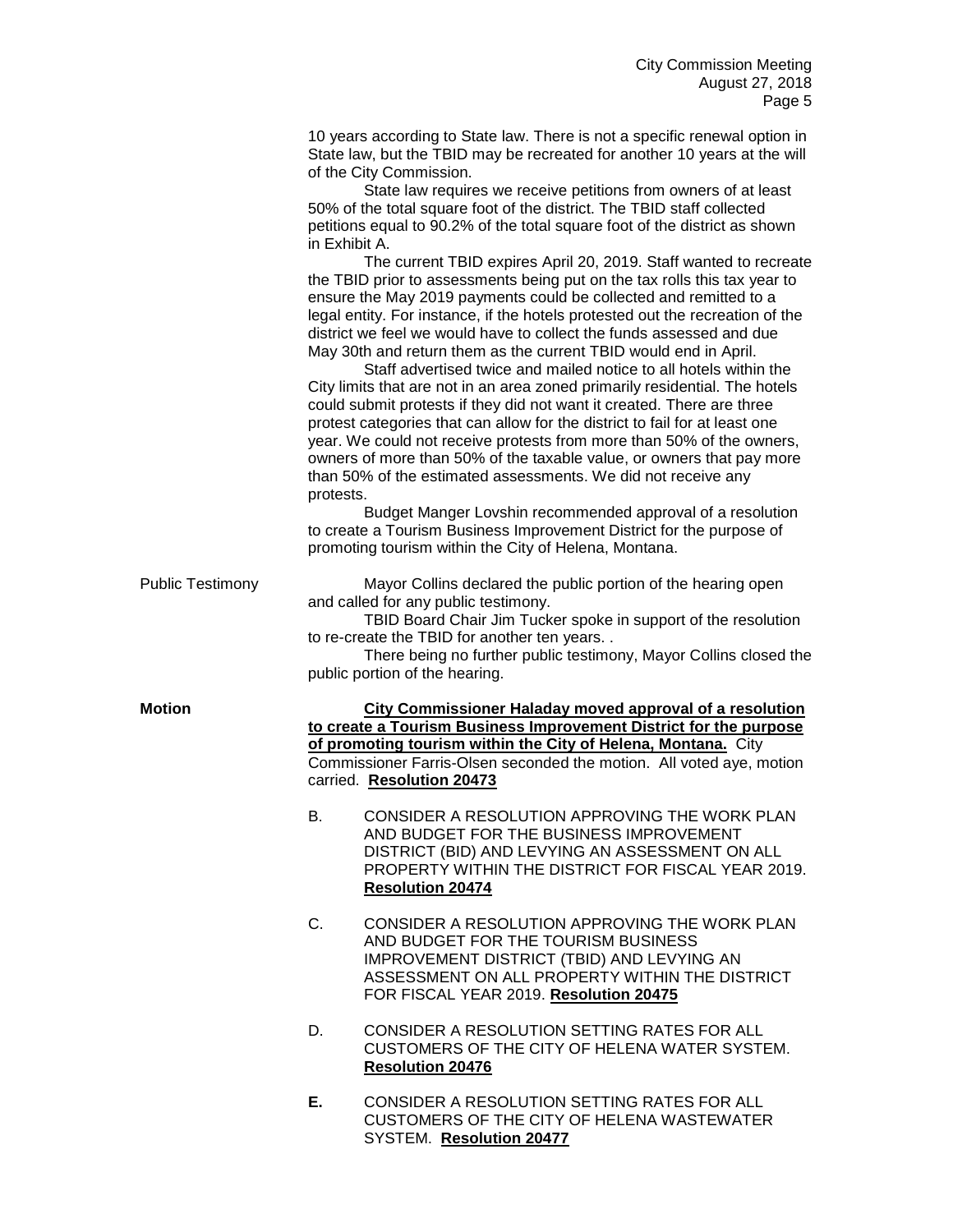- F. CONSIDER A RESOLUTION SPECIFYING THE ASSESSMENT OPTION FOR THE STORM WATER UTILITY SERVICE AREA FOR FISCAL YEAR 2019 AND LEVYING AN ASSESSMENT ON ALL PROPERTY IN THE SERVICE AREA. **Resolution 20478**
- G. CONSIDER A RESOLUTION SPECIFYING THE ASSESSMENT OPTION FOR THE STREET MAINTENANCE AND IMPROVEMENTS DISTRICT NO. 1 FOR FISCAL YEAR 2019, LEVYING AN ASSESSMENT ON ALL PROPERTY WITHIN THE DISTRICT, AND AMENDING THE BOUNDARIES OF THE DISTRICT. **Resolution 20479**
- H. CONSIDER A RESOLUTION SETTING RATES FOR COLLECTION AND DISPOSAL OF RESIDENTIAL GARBAGE AND REFUSE FOR FISCAL YEAR 2019, AND LEVYING AN ASSESSMENT ON ALL PARCELS OF LAND RECEIVING RESIDENTIAL SOLID WASTE COLLECTION. **Resolution 20480**
- I. CONSIDER A RESOLUTION SPECIFYING THE ASSESSMENT METHOD OPTION FOR THE SPECIAL URBAN FOREST MANAGEMENT DISTRICT FOR FISCAL YEAR 2019 AND LEVYING AND ASSESSING ALL PROPERTY WITHIN THE DISTRICT. **Resolution 20481**
- J. CONSIDER A RESOLUTION SPECIFYING THE ASSESSMENT OPTION FOR THE OPEN SPACE MAINTENANCE DISTRICT NO. 1 FOR FISCAL YEAR 2019, LEVYING AN ASSESSMENT AGAINST ALL PROPERTY WITHIN THE DISTRICT AND AMENDING THE BOUNDARIES OF THE DISTRICT. **Resolution 20482**
- K. CONSIDER A RESOLUTION SPECIFYING THE ASSESSMENT OPTION FOR THE SPECIAL LANDFILL MONITORING AND MAINTENANCE DISTRICT FOR FISCAL YEAR 2019 AND LEVYING AN ASSESSMENT ON ALL PROPERTY WITHIN THE DISTRICT. **Resolution 20483**
- **L.** CONSIDER A RESOLUTION LEVYING AN ASSESSMENT UPON PROPERTIES TO RECOVER THE AMORTIZED LOANS ISSUED UNDER THE RESIDENTIAL ENERGY EFFICIENCY AND RENEWABLE ENERGY LOAN PROGRAM FOR TAX YEAR 2018. **Resolution 20484**
- M**.** CONSIDER A RESOLUTION LEVYING AN ASSESSMENT FOR IMPROVEMENT OF SIDEWALKS, CURBS AND GUTTERS, AND ALLEY APPROACHES IN THE CITY OF HELENA, MONTANA. **Resolution 20485**
- N**.** CONSIDER A RESOLUTION LEVYING PROPERTY TO RECOVER THE COST OF REMOVAL OF SNOW AND ICE FROM SIDEWALKS ON THE ADJACENT PUBLIC RIGHT-OF-WAY. **Resolution 20486**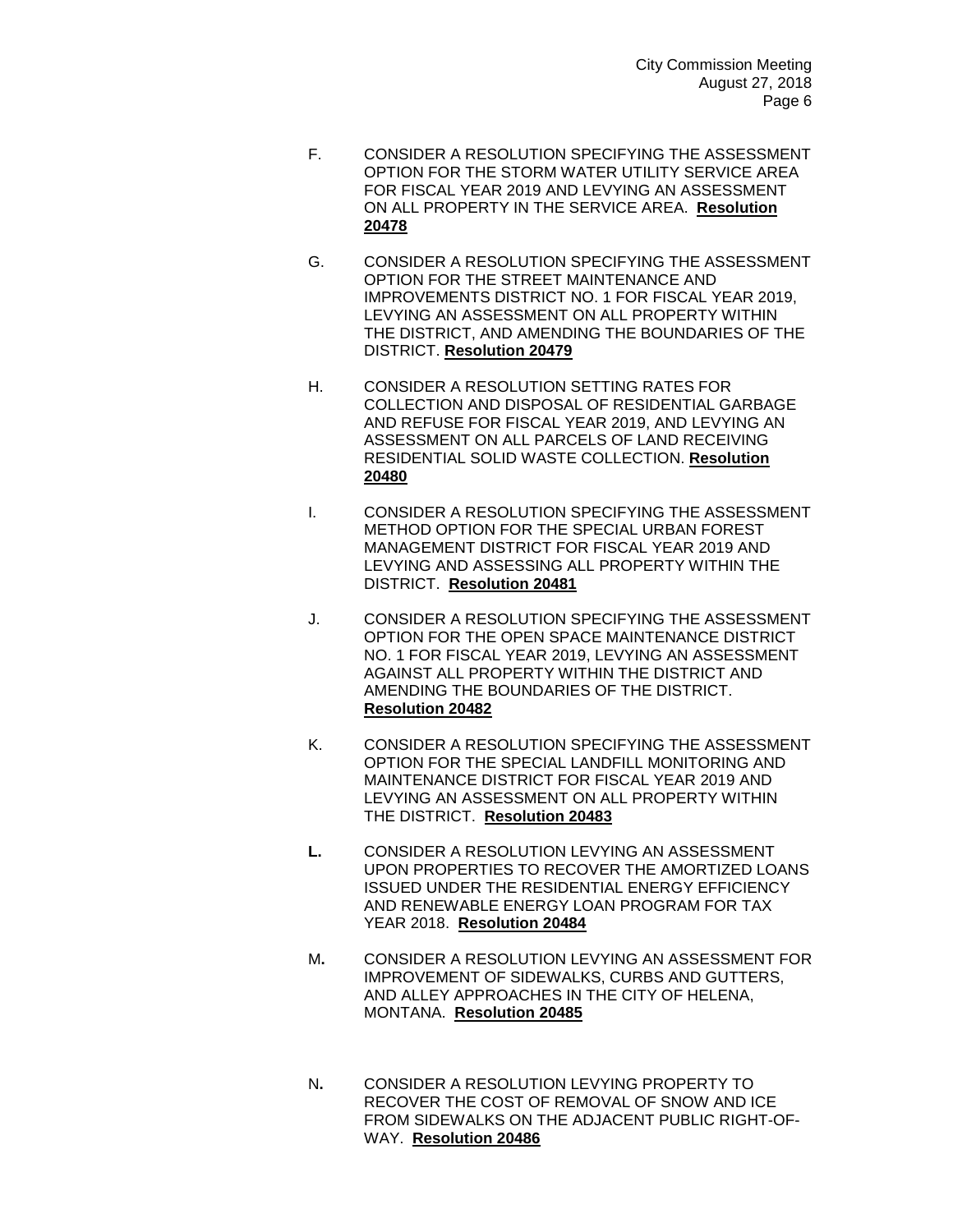- O**.** CONSIDER A RESOLUTION LEVYING AN ASSESSMENT UPON ALL PROPERTY IN SPECIAL STREET LIGHTING DISTRICTS TO DEFRAY THE COSTS OF INSTALLING AND MAINTAINING IMPROVEMENTS IN THE DISTRICTS FOR FISCAL YEAR 2019. **Resolution 20487**
- P**.** CONSIDER A RESOLUTION ESTABLISHING FEES FOR EQUIPMENT PURCHASES FROM AND SERVICES PERFORMED BY THE UTILITY MAINTENANCE DIVISION, A MONTHLY CURBSIDE RECYCLING CHARGE, DAMAGE DEPOSITS FOR PERMITS TO CONSUME ALCOHOL ON PUBLIC PLACES, AND ENCROACHMENT PERMIT AGREEMENTS AND REPEALING RESOLUTION NOS. 20359, 20360, AND 20397. **Resolution 20488**

**Mayor Collins announced the City Commission will listen to the staff reports for Public Hearings B-P; open the public hearing and take public testimony on items B-P and then have separate motions for each item.**

**BID Work Plan & Assessment** Budget Manager Lovshin reported on August 9, 2010 the City Commission adopted a resolution creating the BID for a period of ten years pursuant to 7-12-1101, MCA. State law (7-12- 1132, MCA) requires the BID to submit its budget and work plan to the City Commission for approval and to recommend a method of levying an assessment on the property within the district to defray the cost of the work plan and budget. The City Commission passed a resolution of intention on July 16, 2018.

The BID is not requesting any change to the assessment methodology. The complete methodology is outlined in the attached resolution and is in accordance with the prescribed methodologies allowed by state law (7-12-1133, MCA). The BID's proposal is that, after receiving public comment, the City Commission approve the work plan and budget and levy an assessment to defray the costs thereof for fiscal year 2019 as submitted. The annual assessment approved by the City Commission will be placed on the calendar year 2018 tax bills of the properties within the district.

Approval of the resolution allows for public input on the BID's work plan and budget and allows for the assessment to be placed on the 2018 tax bills of the properties within the district to fund the BID's operations for fiscal year 2019. City Commission approval of the budget and work plan will meet state law requirements.

Budget Director Lovshin recommended approval of the resolution approving the work plan and budget for the Business Improvement District and levying an assessment on all property within the district for fiscal year 2019.

## **TBID Work Plan and Assessment** Budget Manager Lovshin reported on April 20, 2009, the City Commission passed Resolution 19644, which created the TBID for a period of ten years pursuant to 7-12-1101, MCA. State law (7-12-1132, MCA) requires the TBID to submit its annual budget and work plan to the City Commission for approval and to recommend a method of levying an assessment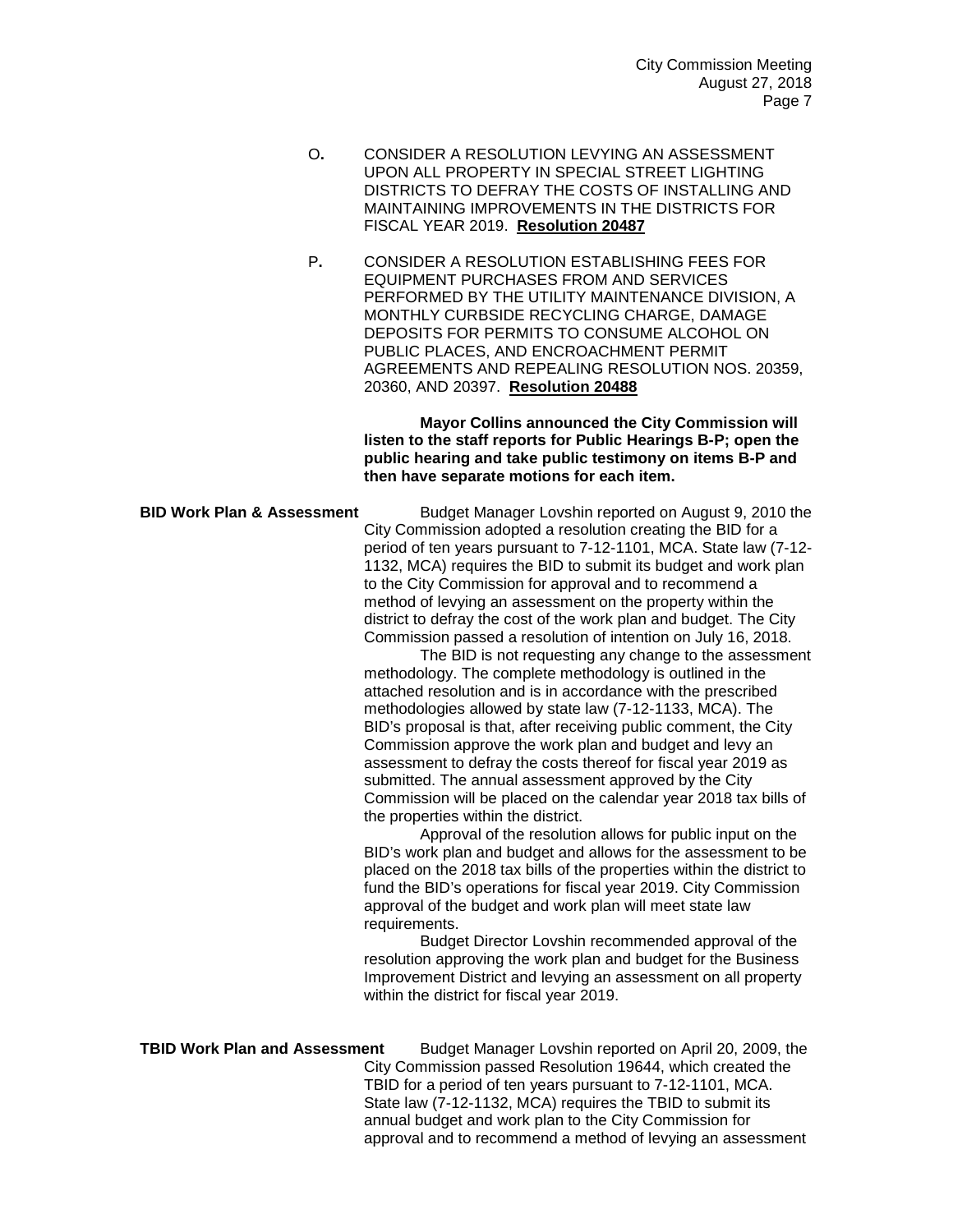on the property within the district to defray the cost of the work plan and budget. The City Commission passed a resolution of intention on July 16, 2018.

The TBID is not requesting any change to the assessment methodology, which is outlined in the attached resolution. The TBID's proposal is that, after receiving public comment, the City Commission approve the work plan and budget and levy an assessment to defray the costs thereof for fiscal year 2019 as submitted. The annual assessment approved by the City Commission will be placed on the calendar year 2018 tax bills of the properties within the district.

Approval of the resolution allows for public input on the TBID's work plan and budget and allows for the assessment to be placed on the 2018 tax bills of the properties within the district to und the TBID's operations for fiscal year 2019. City Commission approval of the budget and work plan will meet state law requirements.

Budget Manager Lovshin recommended approval of the resolution approving the work plan and budget for the Tourism Business Improvement District and levying an assessment on all property within the district for fiscal year 2019.

**Water System Rates Budget Manager Lovshin reported costs of providing** services, capital improvements and to meet bonded debt coverage.

The City's Financial Planning Policy resolution calls for funding of essential services, including:

> Providing timely funding of regularly recurring Comprehensive Capital Improvement Program (CCIP) components.

Annually reviewing rates to:

ensure adequate funding of operations, maintenance, and debt; address capital project priorities; consider the impact of inflation; and make incremental rate changes that are regular and predictable for

citizens.

The water rates include varying rate changes as a result of the City Commission's CCIP review. The City Commission proposes increases to the base unit rate for all customers. In a desire to promote water conservation, the City Commission proposes a tiered rate structure based on usage. The City Commission passed a resolution of intention on July 16, 2018.

Approval of the resolution will establish rates to defray the costs of the water operating and capital systems and provide an incentive towards water usage conservation.

Budget Manager Lovshin recommended approval of the resolution setting rates for all customers of the City of Helena Water System.

**Wastewater System Rates Budget Manager Lovshin reported each year the City** Commission may adjust wastewater rates as necessary for inflation of costs of providing services, capital improvements and to meet bonded debt coverage.

The City's Financial Planning Policy resolution calls for funding of essential services, including: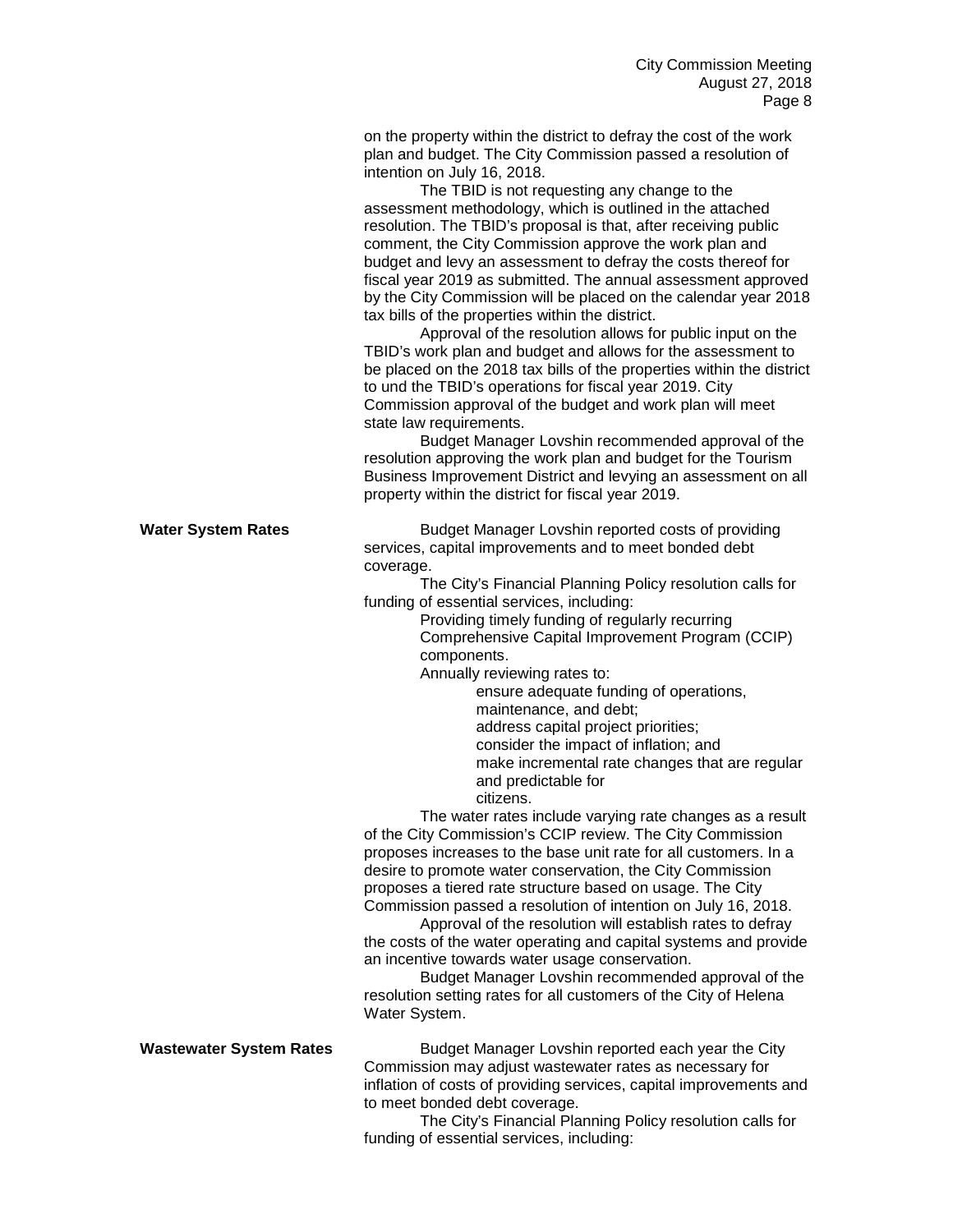Providing timely funding of regularly recurring Comprehensive Capital Improvement Program (CCIP) components. Annually reviewing rates to: ensure adequate funding of operations,

maintenance, and debt; address capital project priorities; consider the impact of inflation; and make incremental rate changes that are regular and predictable for citizens.

The wastewater rates include recommended rate increases as a result of the City Commission's CCIP review. The City Commission will consider an increase to the base rate for residential and commercial customers up to 10.0% and up to a 10.0% increase to the commercial usage rates. No increase to the residential usage rates is being considered. The City Commission passed a resolution of intention on July 16, 2018.

Approval of the resolution will establish rates to defray the costs of the wastewater operating and capital systems. Budget Manager Lovshin recommended approval of the resolution setting rates for all customers of the City of Helena wastewater system.

### **Storm Water Utility Service Area** Budget Manager Lovshin reported each year the City

Commission must levy an assessment on the Storm Water Utility District in order for the assessment to be placed on the upcoming tax bills and defray the cost to maintain services in the district. The annual assessment approved by the City Commission will be placed on the calendar year 2018 tax bills of the properties within the district. The City Commission will consider a base rate increase of up to 22.7% for residential or vacant properties and up to 28.5% for commercial properties and mobile home parks; and an impervious area assessment rate increase up to 30% for residential or vacant properties and up to 28.5% for commercial properties and mobile home parks. The City Commission passed a resolution of intention on July 16, 2018.

Approval of the resolution will allow the City to levy an assessment on all properties within the Storm Water Utility District to defray the costs of operations.

Budget Manager Lovshin recommended approval of the resolution specifying the assessment option for the Storm Water Utility Service Area for fiscal year 2019 and levying an assessment on all property in the service area.

**Street Maintenance District #1** Budget Manager Lovshin reported each year the City Commission must levy and assess an annual assessment on the district in order for the assessment to be placed on the upcoming tax bills and provide for the maintenance and improvements of the district. The annual assessment approved by the City Commission will be placed on the calendar year 2018 property tax bills. The City Commission will consider a base assessment rate increase up to 18.14% for residential and vacant properties, up to 47.7% for mobile home parks, and up to 29.6% for commercial properties; and up to a 29.6% increase in the commercial per square foot assessment rate on all lots or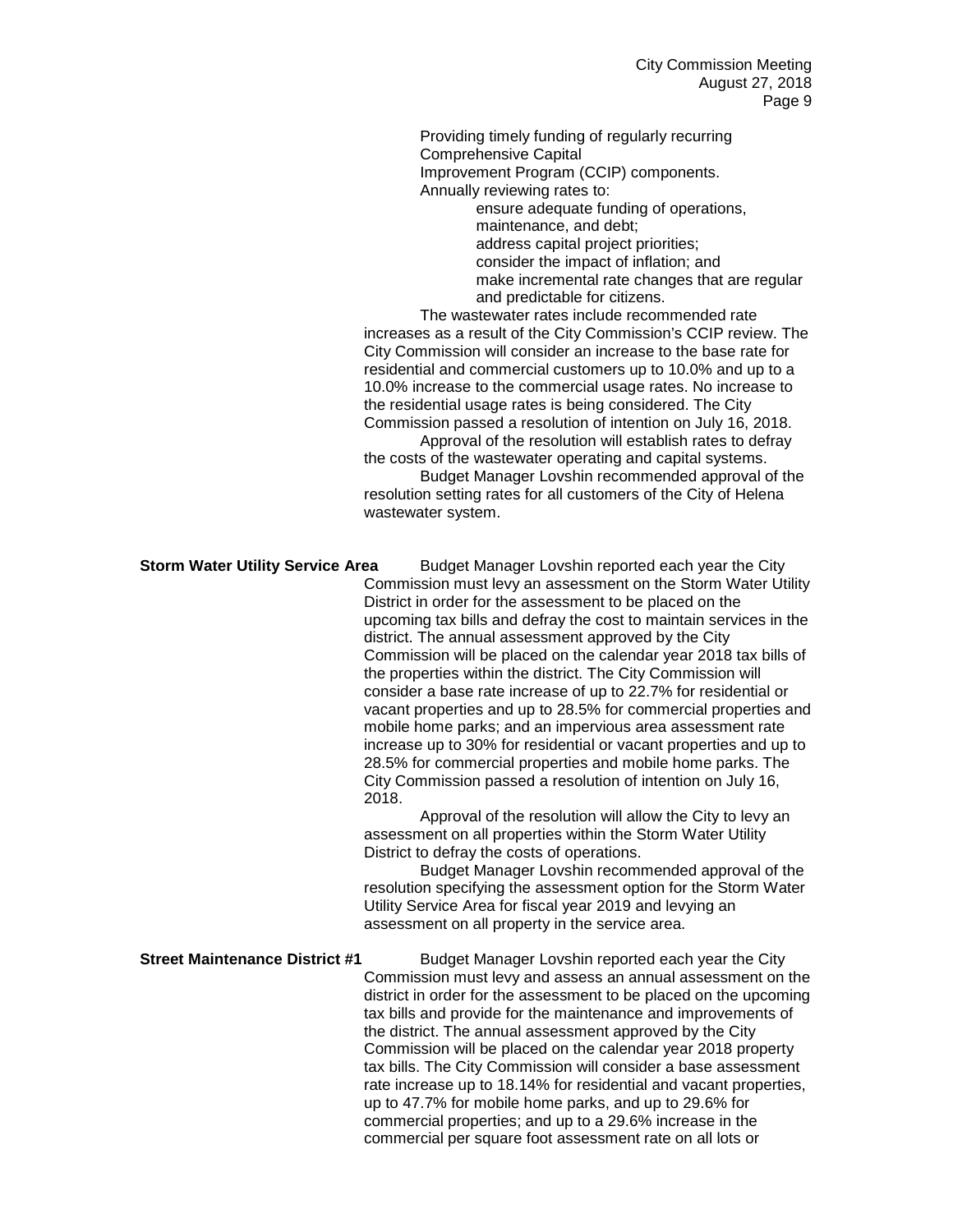parcels within the district. The City Commission passed a resolution of intention on July 16, 2018.

Approval of the resolution will allow the City to levy an assessment on all properties within the Street Maintenance and Improvement District #1 to defray the costs of operations.

Budget Manager Lovshin recommended approval of the resolution specifying the assessment option for the Street Maintenance and Improvements District No. 1 for fiscal year 2019, levying an assessment on all property within the district, and amending the boundaries of the district.

**Residential Solid Waste Budget Manager Lovshin reported each year the City** Commission may adjust the rates for residential solid waste collection to ensure the solid waste operating and capital systems are adequately funded.

The City's Financial Planning Policy resolution calls for funding of essential services, including:

> Providing timely funding of regularly recurring Comprehensive Capital

Improvement Program (CCIP) components.

Annually reviewing rates to:

ensure adequate funding of operations, maintenance, and debt; address capital project priorities;

consider the impact of inflation; and make incremental rate changes that are regular and predictable for citizens.

The City Commission passed a resolution of intention on July 16, 2018. The City Commission is considering no increase to the rates.

Approval of the resolution will allow the City to establish rates to fund the residential solid waste operation and capital needs for fiscal year 2019 and place the applicable charges on the corresponding residential 2018 property tax bills.

Budget Manager Lovshin recommended approval of the resolution setting rates for collection and disposal of residential garbage and refuse for fiscal year 2019, and levying an assessment on all parcels of land receiving residential solid waste collection.

**Urban Forest Management** Budget Manager Lovshin reported each year the City Commission must levy and assess an annual assessment on the Urban Forest Management District in order for the assessment to be placed on the upcoming tax bills and provide for the operation of the district. The annual assessment approved by the City Commission will be placed on the calendar year 2018 tax bills of the properties within the district. The City Commission is considering no increase to the current rate of \$21 per property. The City Commission passed a resolution of intention on July 16, 2018.

Approval of the resolution will allow the City to levy an assessment on all properties within the Urban Forest Management District to defray the costs of operations.

Budget Manager Lovshin recommended approval of the resolution specifying the assessment method option for the Special Urban Forest Management District for fiscal year 2019 and levying and assessing all property within the district.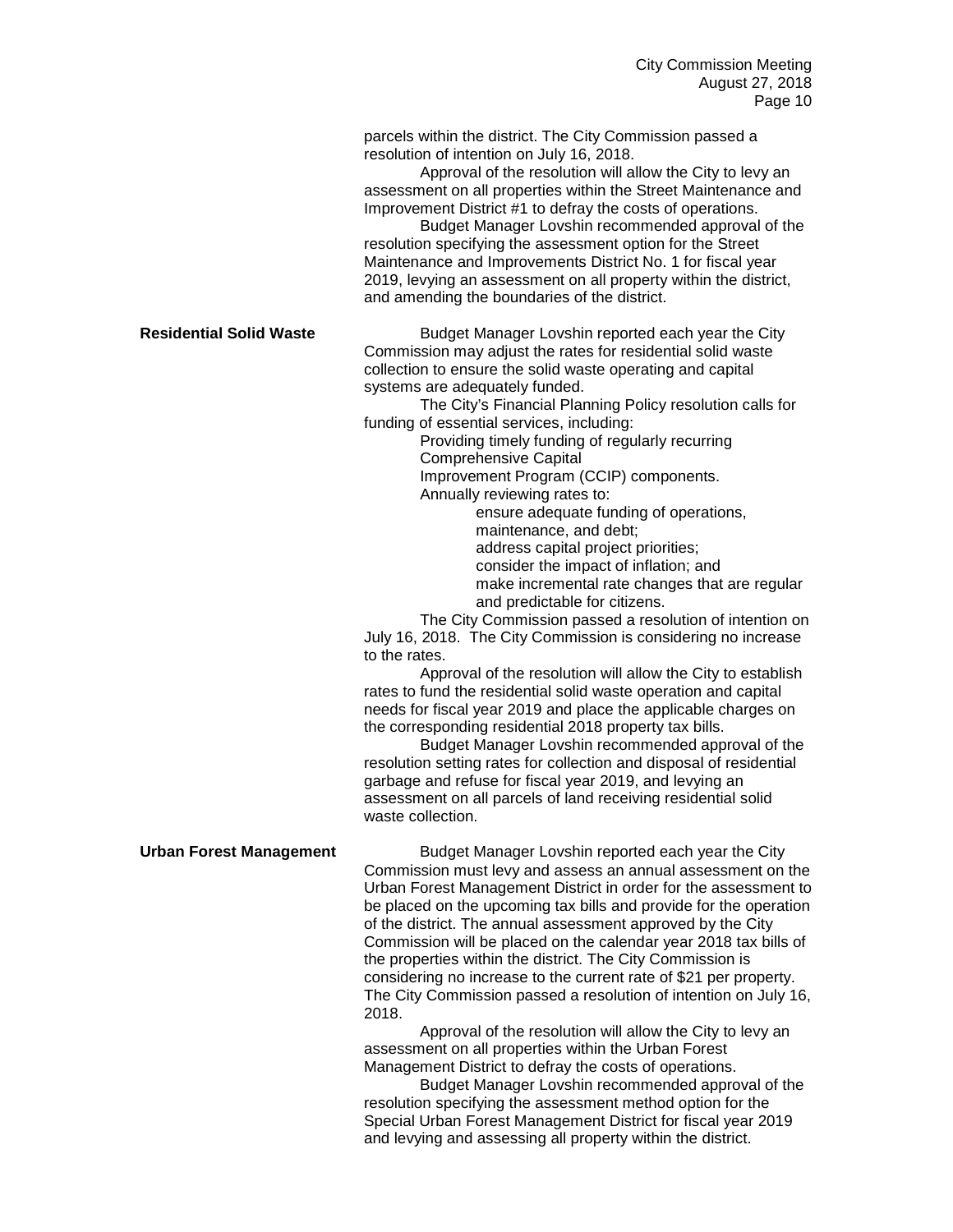**Open Space Maintenance** Budget Manager Lovshin reported each year the City Commission must levy and assess an annual charge on the Open Space Maintenance District in order for the charge to be placed on the upcoming tax bills and provide for the operation of the district. The annual assessment approved by the City Commission will be placed on the calendar year 2018 tax bills of the properties within the district. The City Commission will consider increasing the rate up to \$21.25 minimum charge on all lots or parcels of land plus a square foot amount of \$0.00332 for impervious area in excess of 2,222 square feet with a 50% assessment reduction for lots or parcels of land which qualify for the State of Montana Property Tax Assistance Program. The City Commission passed a resolution of intention on July 16, 2018.

Approval of the resolution will allow the City to levy an assessment on all properties within the Open Space Maintenance District No. 1 to defray the costs of operations.

Budget Manager Lovshin recommended approval of the resolution specifying the assessment option for the Open Space Maintenance District No. 1 for fiscal year 2019, levying an assessment against all property within the district and amending the boundaries of the district.

**Landfill Monitoring District** Budget Manager Lovshin reported each year the City Commission must levy an annual assessment on the Landfill Monitoring and Maintenance District in order for the assessment to be placed on the upcoming tax bills and provide for the operation of the district. The annual assessment approved by the City Commission will be placed on the calendar year 2018 tax bills of the properties within the district. No increase to the amount of the annual assessment for fiscal year 2019 is being considered. The City Commission passed a resolution of intention on July 16, 2018.

Approval of the resolution will allow the City to levy an assessment on all properties within the Landfill Monitoring and Maintenance District to defray the costs of operations.

Budget Manager Lovshin recommended approval of the resolution specifying the assessment option for the special Landfill Monitoring and Maintenance District for fiscal year 2019 and levying an assessment on all property within the district.

**Renewable Energy Loan Program** Budget Manager Lovshin reported each year the City Commission will levy assessments on all properties under the Residential Energy Efficiency and Renewable Energy Loan Program. Properties are assessed based on the loan agreements entered into by the property owners. Those assessments will be placed on the upcoming tax bills. The annual assessments approved by the City Commission will be placed on the calendar year 2018 tax bills of the properties.

> Approval of the resolution will allow the City to levy assessments on all participating properties in the Residential Energy Efficiency and Renewable Energy Loan Program to defray the costs of improvements.

Budget Manager Lovshin recommended approval of the resolution levying an assessment upon properties to recover the amortized loans issued under the Residential Energy Efficiency and Renewable Energy Loan Program for tax year 2018.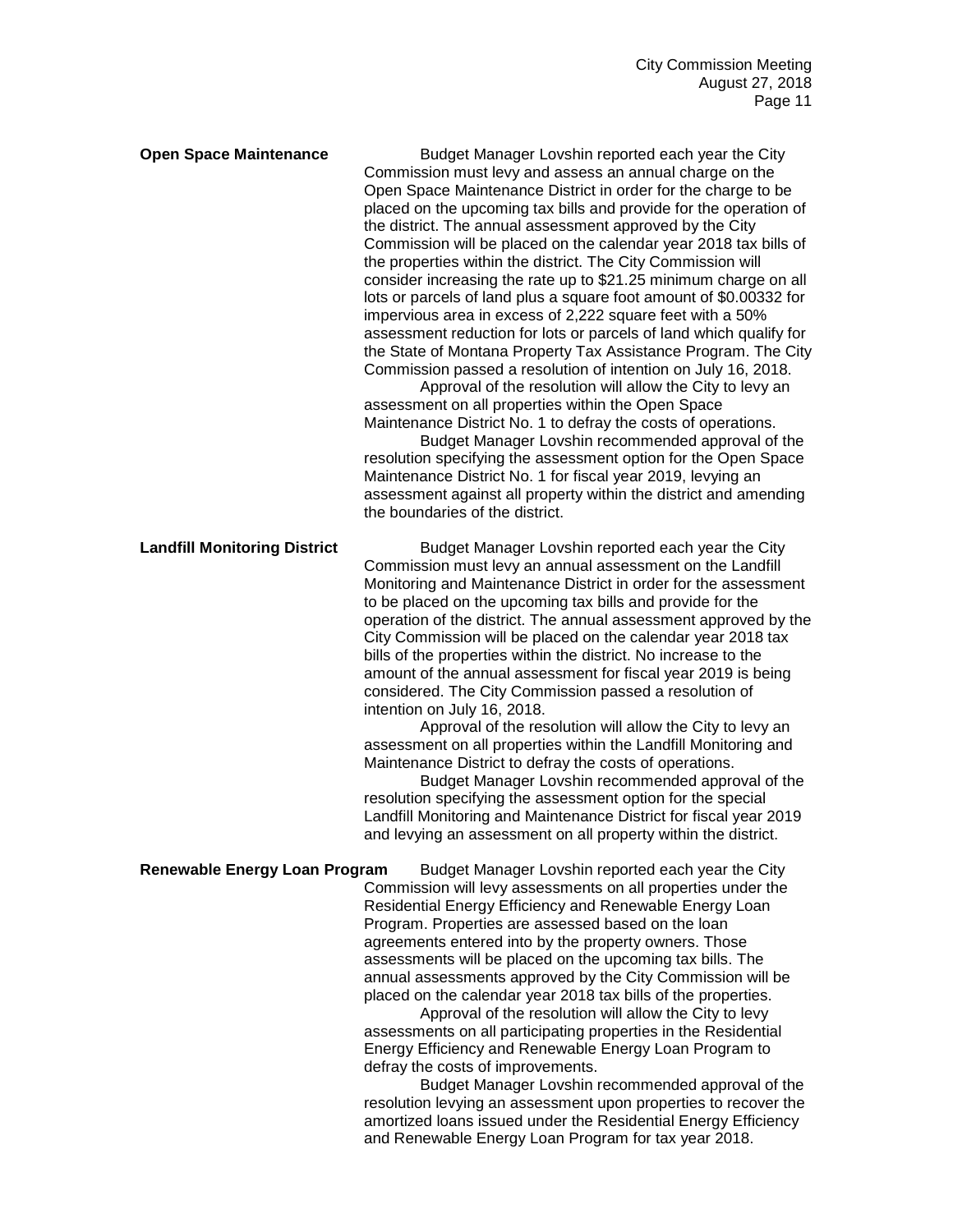**Sidewalk Improvement Program** Budget Manager Lovshin reported each year the City Commission must levy assessments on participating properties in order for those assessments to be placed on the upcoming tax bills and recoup the cost of installation of sidewalks, curbs, gutters and alley approaches. The annual assessments approved by the City Commission will be placed on the calendar year 2018 tax bills of those participating properties. The City Commission passed a resolution of intention on July 16, 2018.

> Approval of the resolution will allow the City to levy assessments for fiscal year 2019 for improvement of sidewalks, curbs and gutters, and alley approaches in the City of Helena, Montana to defray the costs of improvements.

Budget Manager Lovshin recommended approval of the resolution levying an assessment on property for improvement of sidewalks, curbs and gutters, and alley approaches in the City of Helena, Montana.

# **Sidewalk Snow & Ice Removal** Budget Manager Lovshin reported each year the City Commission may levy assessments on properties to recover the costs of removal of snow and ice from sidewalks in order for those assessments to be placed on the upcoming tax bills. The annual assessments approved by the City Commission will be placed on the calendar year 2018 tax bills of the affected properties. The City Commission passed a resolution of intention on July 16, 2018. Approval of the resolution will allow the City to levy assessments on all affected properties to defray the costs of snow and ice removal services. Budget Manager Lovshin recommended approval of the resolution levying property to recover the cost of removal of snow and ice from sidewalks on the adjacent public right-of-way. **Special Street Lighting Districts** Budget Manager Lovshin reported each year the City Commission must levy assessments on the Special Street Lighting Districts in order for the assessments to be placed on the upcoming tax bills and defray the costs of installing and maintaining improvements in the districts. The annual

assessment approved by the City Commission will be placed on the calendar year 2018 tax bills of the properties within the districts. The City Commission passed a resolution of intention on July 16, 2018.

Budget Manager Lovshin recommended approval of the resolution levying an assessment upon all property in Special Street Lighting Districts to defray the costs of installing and maintaining improvements in the districts for fiscal year 2019.

**Miscellaneous Fees** Budget Manager Lovshin reported each year the City Commission may adjust fees for providing services or equipment to customers. The City Commission passed a resolution of intention on July 16, 2018.

Approval of the resolution will allow the City to establish the fees as shown in Appendix A and repeal unnecessary resolutions.

Budget Manager Lovshin recommended approval of the resolution establishing fees for equipment purchases from and services performed by the utility maintenance division, a monthly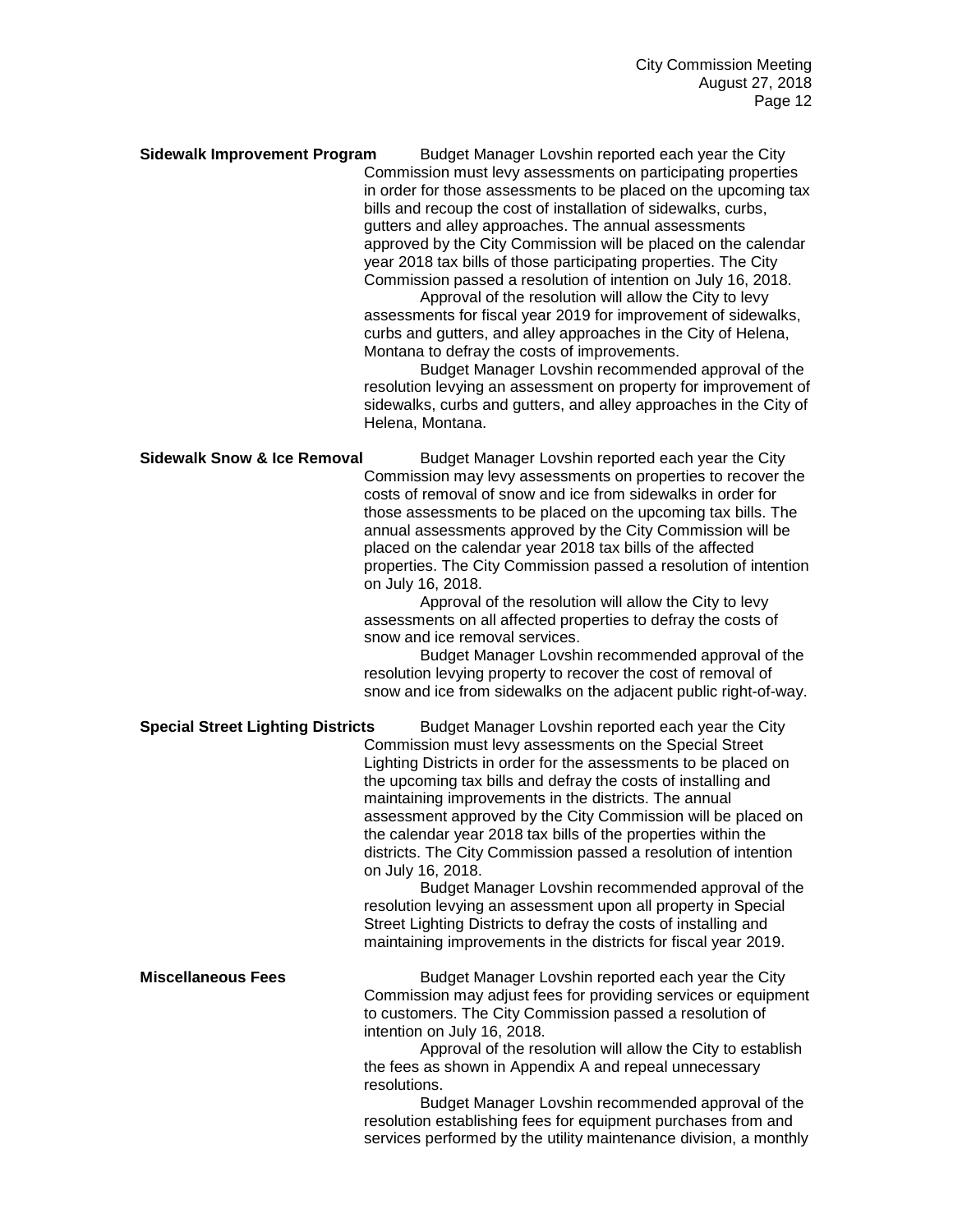|                         | curbside recycling charge, damage deposits for permits to<br>consume alcohol on public places, and encroachment permit<br>agreements and repealing resolution Nos. 20359, 20360, and<br>20397.                                                                                                                                                                                                                                                                                                                                                                                                                   |
|-------------------------|------------------------------------------------------------------------------------------------------------------------------------------------------------------------------------------------------------------------------------------------------------------------------------------------------------------------------------------------------------------------------------------------------------------------------------------------------------------------------------------------------------------------------------------------------------------------------------------------------------------|
| <b>Public Testimony</b> | Mayor Collins declared the public portion of the hearings<br>open and called for any public testimony on Items B-P.<br>There being no public testimony, Mayor Collins closed<br>the public hearings.                                                                                                                                                                                                                                                                                                                                                                                                             |
| <b>Motion</b>           | <b>City Commissioner Haladay moved approval of a</b><br>resolution approving the work plan and budget for the<br>Business Improvement District (BID) and levying an<br>assessment on all property within the district for fiscal year<br>2019. City Commissioner Noonan seconded the motion. All<br>voted aye, motion carried. Resolution 20474                                                                                                                                                                                                                                                                  |
| <b>Motion</b>           | City Commissioner O'Loughlin moved approval of a<br>resolution approving the work plan and budget for the<br>tourism Business Improvement District (TBID) and levying<br>an assessment on all property within the district for fiscal<br>year 2019. City Commissioner Haladay seconded the motion.<br>All voted aye, motion carried. Resolution 20475                                                                                                                                                                                                                                                            |
| <b>Motion</b>           | <b>City Commissioner moved Noonan approval of a</b><br>resolution setting rates for all customers of the City of<br>Helena water system. City Commissioner Farris-Olsen<br>seconded the motion. All voted aye, motion carried. Resolution<br>20476                                                                                                                                                                                                                                                                                                                                                               |
| <b>Motion</b>           | <b>City Commissioner Farris-Olsen moved approval of</b><br>a resolution setting rates for all customers of the City of<br>Helena wastewater system. City Commissioner O'Loughlin<br>seconded the motion. All voted aye, motion carried. Resolution<br>20477                                                                                                                                                                                                                                                                                                                                                      |
| <b>Motion</b>           | City Commissioner Farris-Olsen moved approval of<br>a resolution specifying the assessment option for the Storm<br>Water Utility Service Area for fiscal year 2019 and levying an<br>assessment on all property in the service area, with the<br>base rate in Section 1.(a)(i) to be \$39.78 minimum charge<br>per lot or parcel of land for residential or vacant properties<br>City Commissioner O'Loughlin seconded the motion. All voted<br>aye, motion carried. Resolution 20478                                                                                                                            |
| Motion                  | <b>City Commissioner Haladay moved approval of a</b><br>resolution specifying the assessment option for the Street<br>Maintenance and Improvements District No. 1 for fiscal year<br>2019, levying an assessment on all property within the<br>district and amending the boundaries of the district, with the<br>proposed maximum assessment rate for vacant or<br>residential property to be \$171.96 per lot or parcel of land,<br>and the proposed maximum assessment rate for mobile<br>home parks to be \$85.98 per manufactured home or mobile<br>home site. City Commissioner Noonan seconded the motion. |
| <b>Discussion</b>       | City Commissioner O'Loughlin stated she has looked at<br>this resolution and the recommendation for the mobile home rate                                                                                                                                                                                                                                                                                                                                                                                                                                                                                         |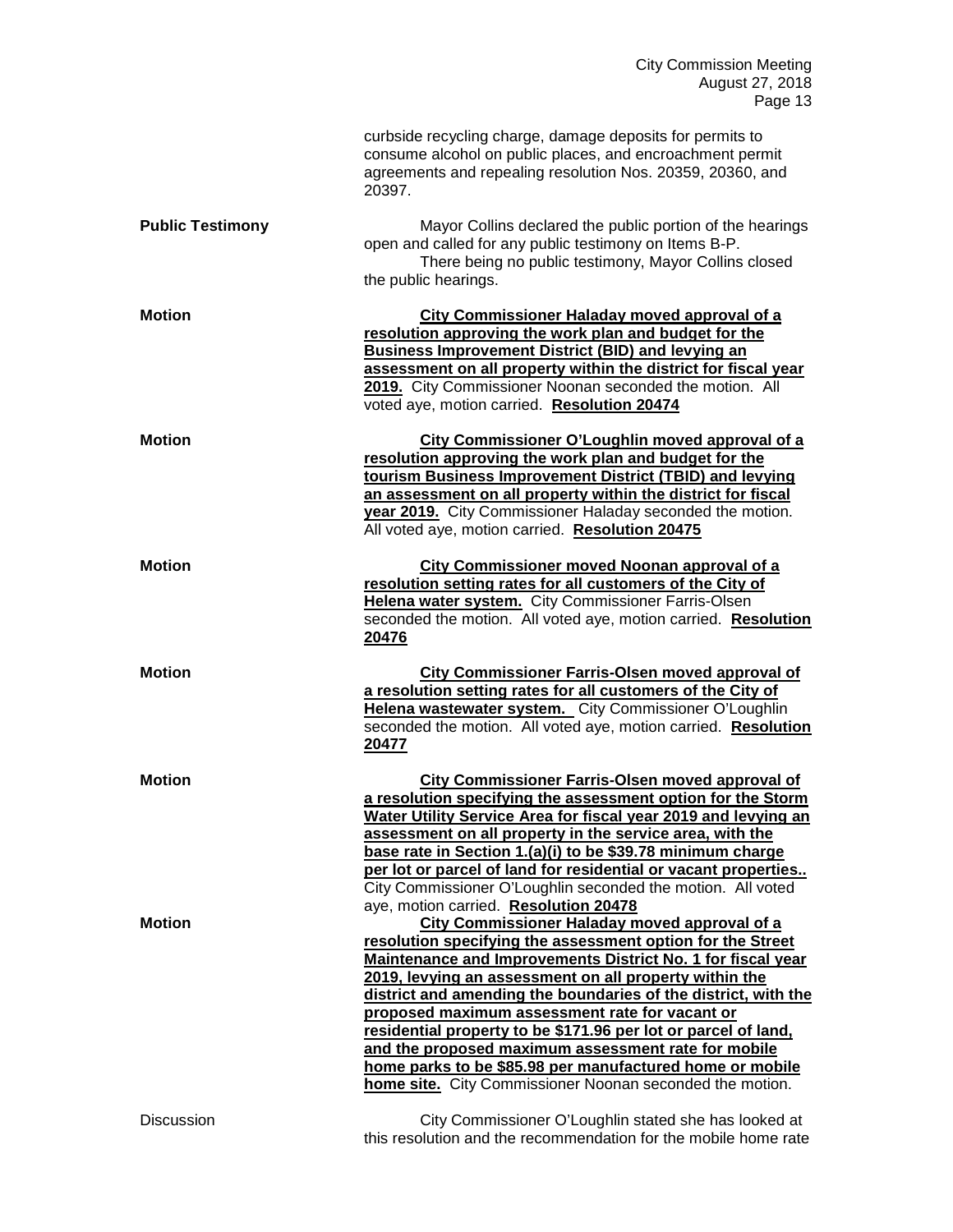City Commission Meeting August 27, 2018 Page 14

|                             | is \$94.93, which is 50% of the residential rate. However, the<br>mobile home rate has been set at 40% of the residential rate<br>since 2010. The mobile home rate for FY18 was set at \$64.27; if<br>the recommendation is approved, it would be a 33.3% increase<br>for the mobile home rate compared to a 7% for the residential<br>rate.                                                                                                                                            |
|-----------------------------|-----------------------------------------------------------------------------------------------------------------------------------------------------------------------------------------------------------------------------------------------------------------------------------------------------------------------------------------------------------------------------------------------------------------------------------------------------------------------------------------|
| Amendment                   | City Commissioner O'Loughlin moved to amend the<br>mobile home rate to increase by 40% with the rate being set<br>at \$68.78. City Commissioner Haladay seconded the<br>amendment. All voted aye, motion carried.<br>City Commissioner Haladay stated he is comfortable<br>with the amendment.                                                                                                                                                                                          |
| Vote on amended resolution. | All voted aye, motion carried. Resolution 20479                                                                                                                                                                                                                                                                                                                                                                                                                                         |
| <b>Motion</b>               | <b>City Commissioner Noonan moved approval of a</b><br>resolution setting rates for collection and disposal of<br>residential garbage and refuse for fiscal year 2019 and<br>levying an assessment on all parcels of land receiving<br>residential solid waste collection. City Commissioner Farris-<br>Olsen seconded the motion. All voted aye, motion carried.<br><b>Resolution 20480</b>                                                                                            |
| <b>Motion</b>               | <b>City Commissioner Haladay moved approval of a</b><br>resolution specifying the assessment method option for the<br><b>Special Urban Forest Management District for fiscal year</b><br>2019 and levying and assessing all property within the<br>district. City Commissioner Noonan seconded the motion. All<br>voted aye, motion carried. Resolution 20481                                                                                                                           |
| <b>Motion</b>               | City Commissioner O'Loughlin moved approval of a<br>resolution specifying the assessment option for the Open<br>Space Maintenance District No. 1 for fiscal year 2019,<br>levying an assessment against all property within the<br>district and amending the boundaries of the district, with the<br>minimum charge in Section 1.(a) to be \$17.78 per lot or<br>parcel of land. City Commissioner Farris-Olsen seconded the<br>motion. All voted aye, motion carried. Resolution 20482 |
| <b>Motion</b>               | City Commissioner Farris-Olsen moved approval of<br>a resolution specifying the assessment option for the<br>special Landfill Monitoring and Maintenance District for<br>fiscal year 2019 and levying an assessment on all property<br>within the district. City Commissioner Haladay seconded the<br>motion. All voted aye, motion carried. Resolution 20483                                                                                                                           |
| <b>Motion</b>               | <b>City Commissioner Haladay moved approval of a</b><br>resolution levying an assessment upon properties to<br>recover the amortized loans issued under the Residential<br><b>Energy Efficiency and Renewable Energy Loan Program for</b><br>tax year 2018. City Commissioner Noonan seconded the<br>motion. All voted aye, motion carried. Resolution 20484                                                                                                                            |
| <b>Motion</b>               | <b>City Commissioner Noonan moved approval of a</b><br>resolution levying an assessment for improvement of<br>sidewalks, burbs and gutters, and alley approaches in the                                                                                                                                                                                                                                                                                                                 |